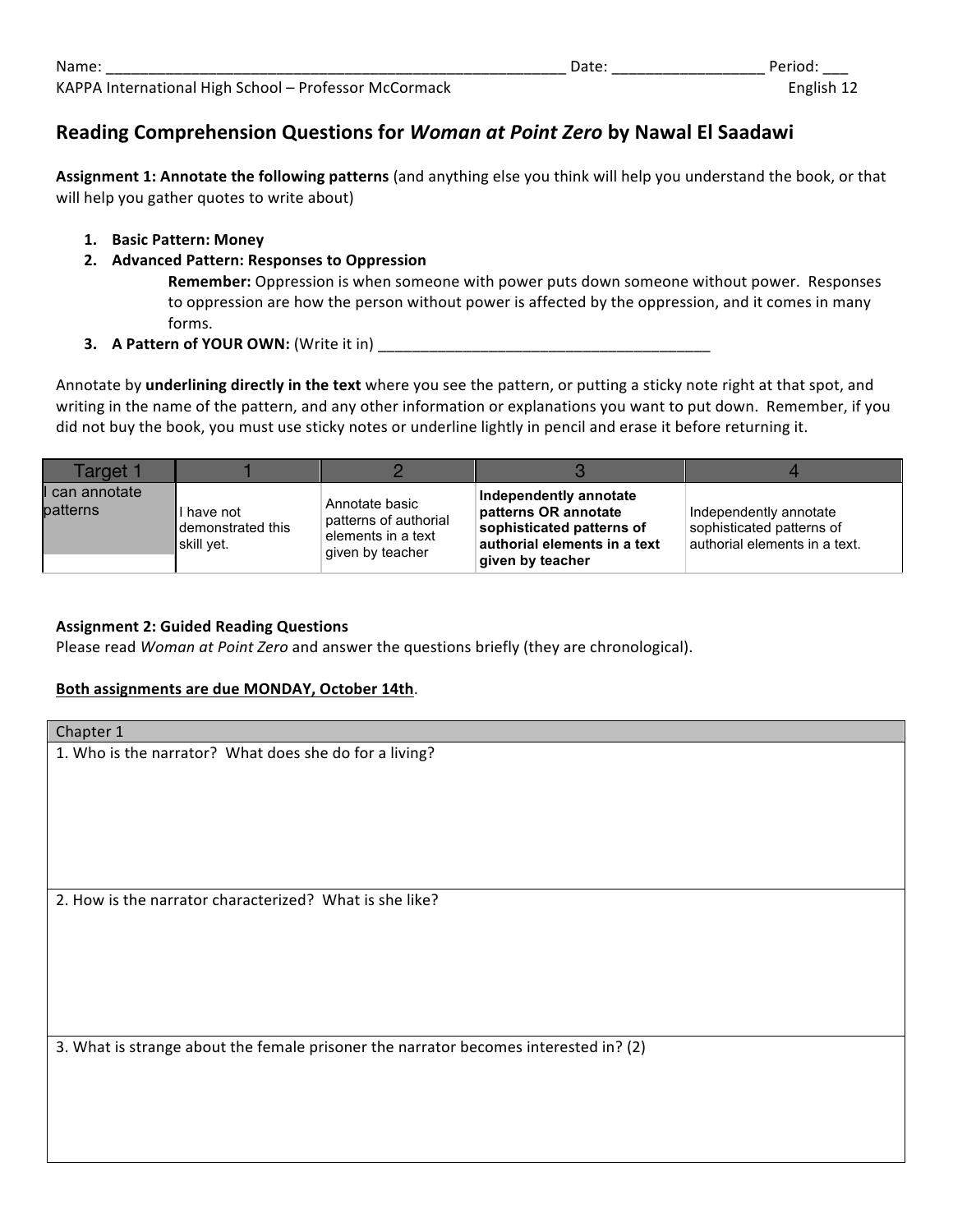| 4. What does the narrator feel when she meets this female prisoner for the first time? (7)                             |
|------------------------------------------------------------------------------------------------------------------------|
|                                                                                                                        |
|                                                                                                                        |
|                                                                                                                        |
|                                                                                                                        |
| Chapter 2<br>5. What do we learn about Firdaus by the way she talks in the first paragraph of Chapter 2?               |
|                                                                                                                        |
|                                                                                                                        |
|                                                                                                                        |
|                                                                                                                        |
|                                                                                                                        |
| 6. How does Firdaus' father treat her and her mother? (10-11, 16-17)                                                   |
|                                                                                                                        |
|                                                                                                                        |
|                                                                                                                        |
|                                                                                                                        |
| 7. What three important events in Firdaus' sexual development happen in pages 12-13?                                   |
|                                                                                                                        |
|                                                                                                                        |
|                                                                                                                        |
|                                                                                                                        |
|                                                                                                                        |
| 8. What is the symbolic significance of the mirror? (19)                                                               |
|                                                                                                                        |
|                                                                                                                        |
|                                                                                                                        |
| 9. What is El Azhar? (14, 20)                                                                                          |
|                                                                                                                        |
|                                                                                                                        |
| 10. How does Firdaus' uncle treat her well once she starts living with him? What causes their intimacy to change? (20- |
| 22)                                                                                                                    |
|                                                                                                                        |
|                                                                                                                        |
|                                                                                                                        |
| 11. Describe her uncle's wife.                                                                                         |
|                                                                                                                        |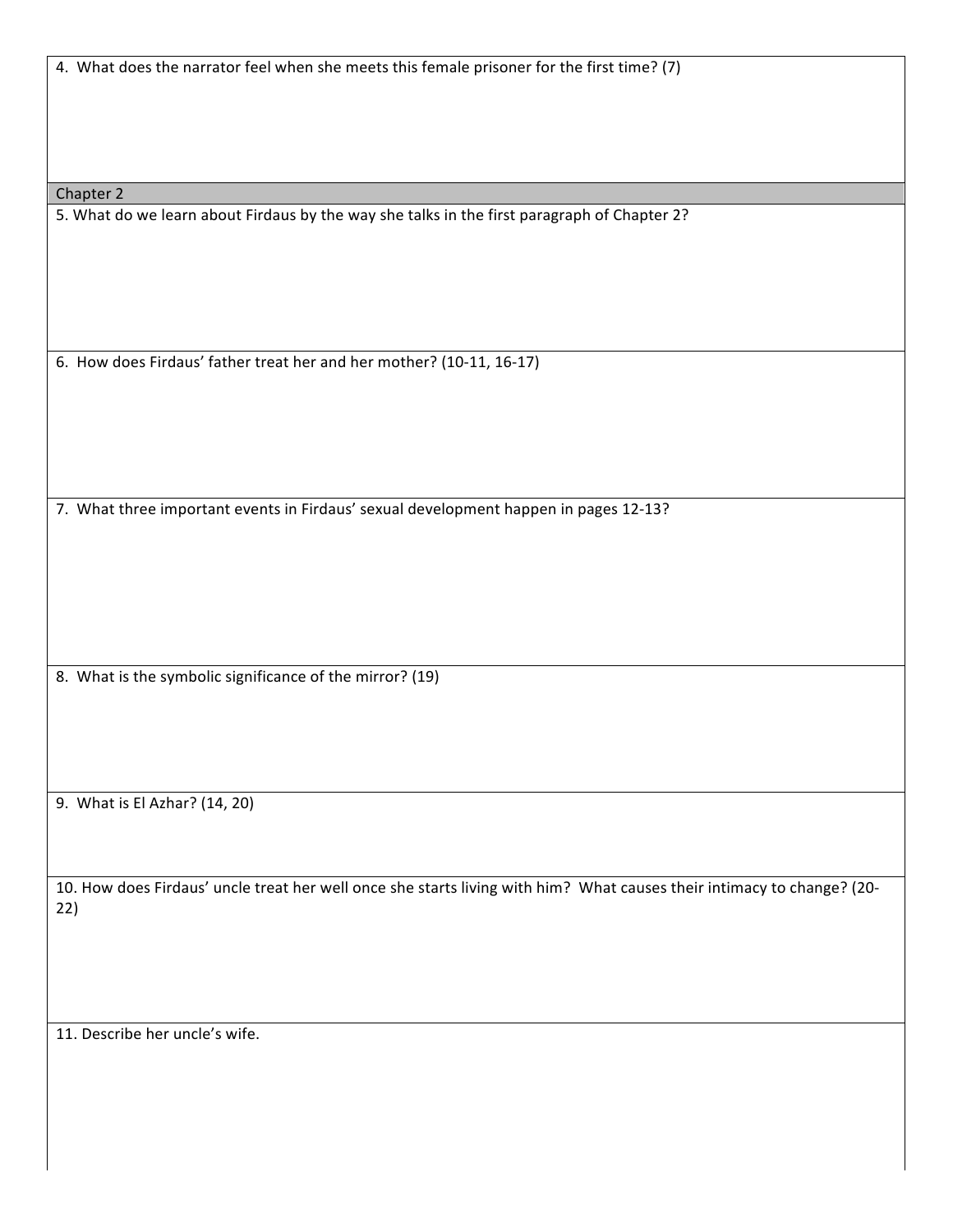13. What does Firdaus learn from books about great rulers? (26-27)

14. What happens with Firdaus and Miss Iqbal? How is this different from most of Firdaus' interactions with adults (28-30)

15. What embarrassing thing happens to Firdaus at her graduation? (32-33)

16. Why do Firdaus' uncle and his wife want to get rid of Firdaus? What do they decide to do? (36-39)

17. What scares Firdaus so much that, after running away, she goes back to her uncle? (42-44)

18. Describe Firdaus' married life with Sheikh Mahmoud. Which part would you hate the most if you were in her shoes? (44-46)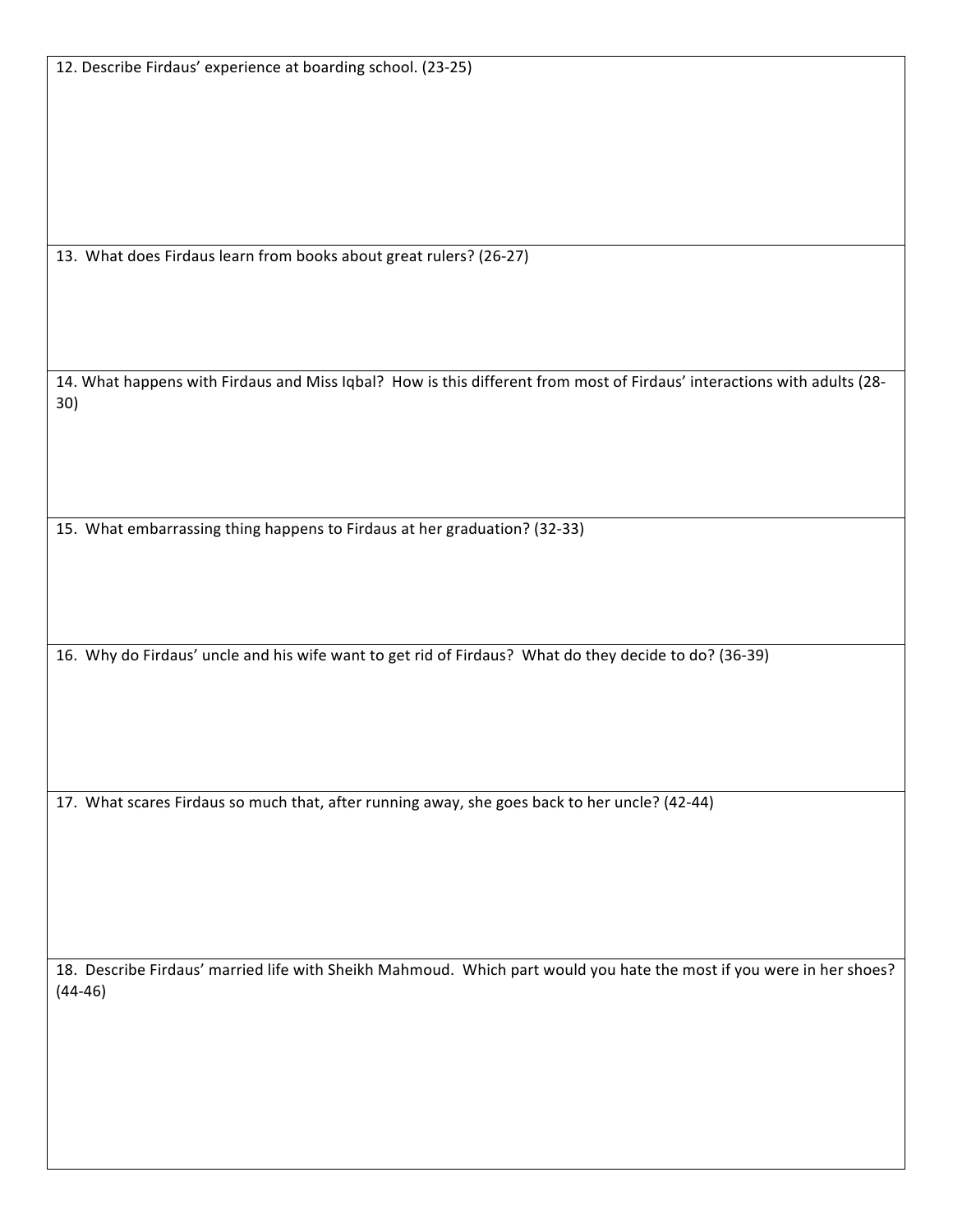19. What does her uncle and his wife say when she tells him Sheikh Mahmoud has been beating her? (46-47)

20. What question does Bayoumi ask Firdaus that changes her view of herself? What is her life like with him (at first)? (49-51)

21. What does Bayoumi eventually do to her? (52-53)

22. What color is a motif (a pattern) in the characterization of Sharifa, the successful prostitute? What do you think that color suggests? (54-55)

23. Who does she mean when she says "I know them all."? What advice and help does she give Firdaus? (56-59)

24. What question do the men who pay for Firdaus' services often ask her? Why do you think she calls this question "stupid?" (60-61)

25. When I read this novel for the first time, I thought this scene with the policeman, mostly due to when it takes place, was the most brutal in the entire book (i.e. hard to get through, provoked an angry, emotional response in me, tied my stomach into knots, etc.). Do you agree? Why or why not? (66-67)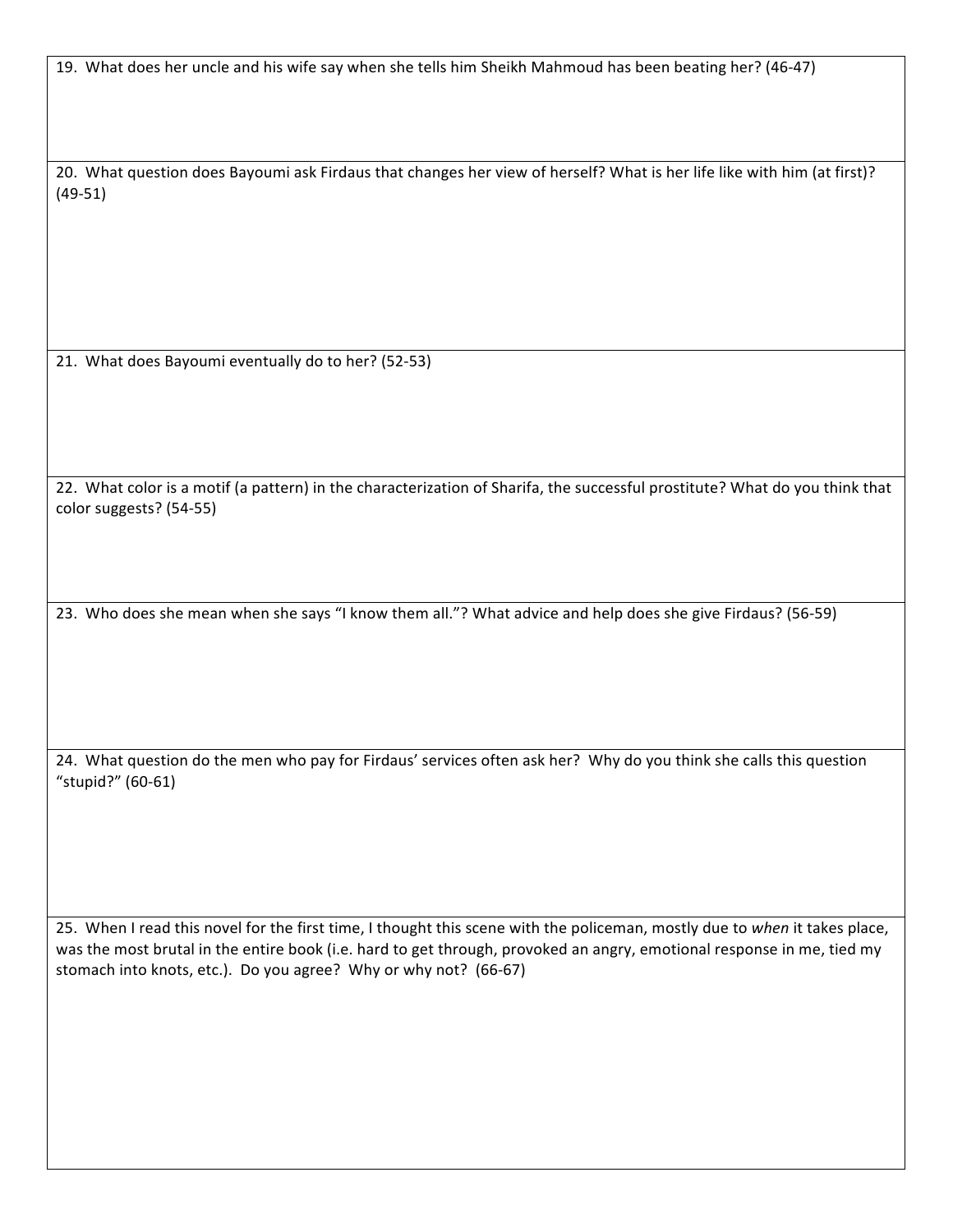26. How does the ten pound note change Firdaus' life? Why? (ten pound note = a bill worth roughly \$300 in 2013 US dollars) (68-74)

27. What does her friend say to Firdaus that changes her view of herself? (75-79)

28. Describe Firdaus' time as a "respectably" employed woman. What does she realize about all women? (79-83)

29. Describe her experience with a man named Ibrahim. What does he do that hurts her so badly? (84-93)

34. What does Firdaus understand about life on page 94? Do you agree with her?

30. How did Firdaus become so successful? (96-99)

31. What does Marzouk do to Firdaus that threatens her happiness and success? Why can't she escape from him? (100-103)